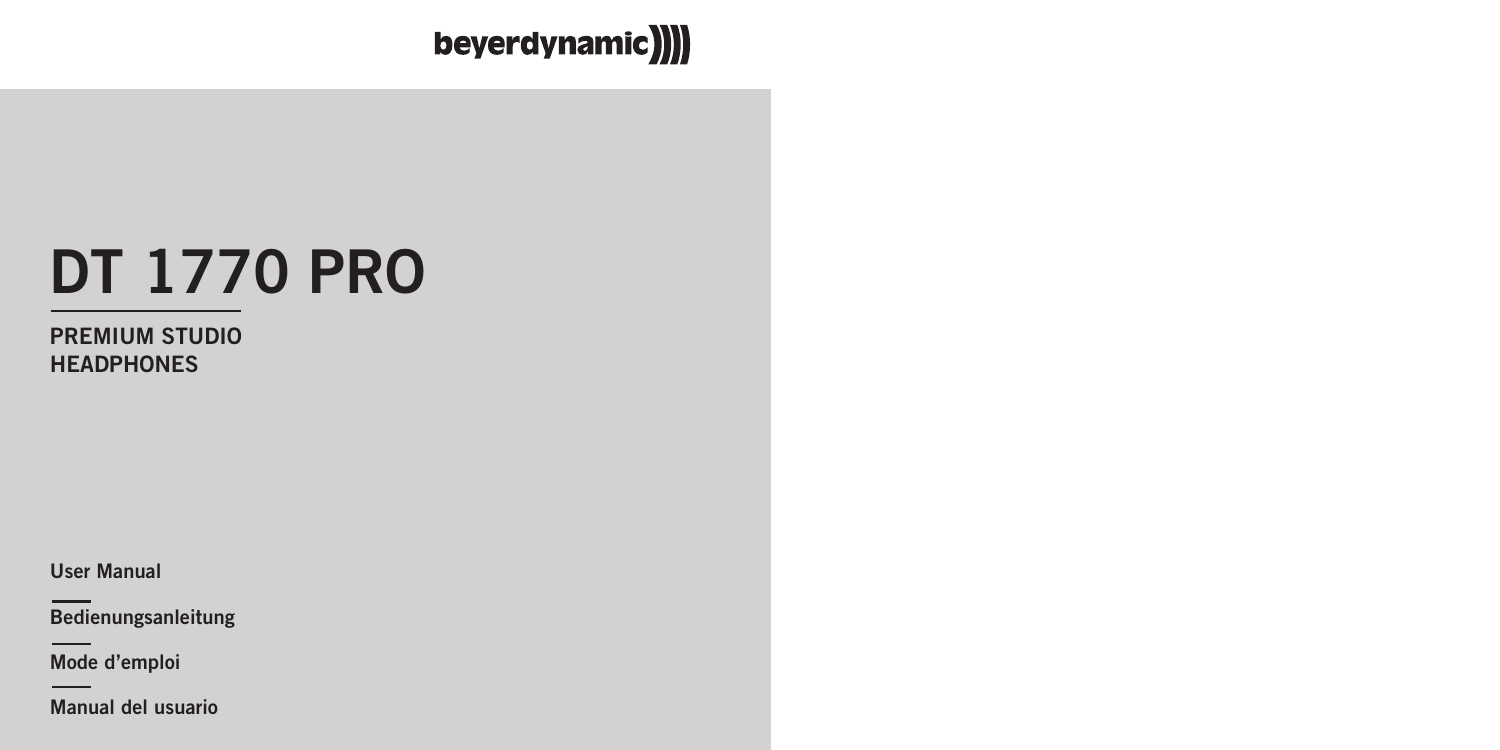# DT 1770 PRO - Contents / Inhalt / Sommaire / Contenido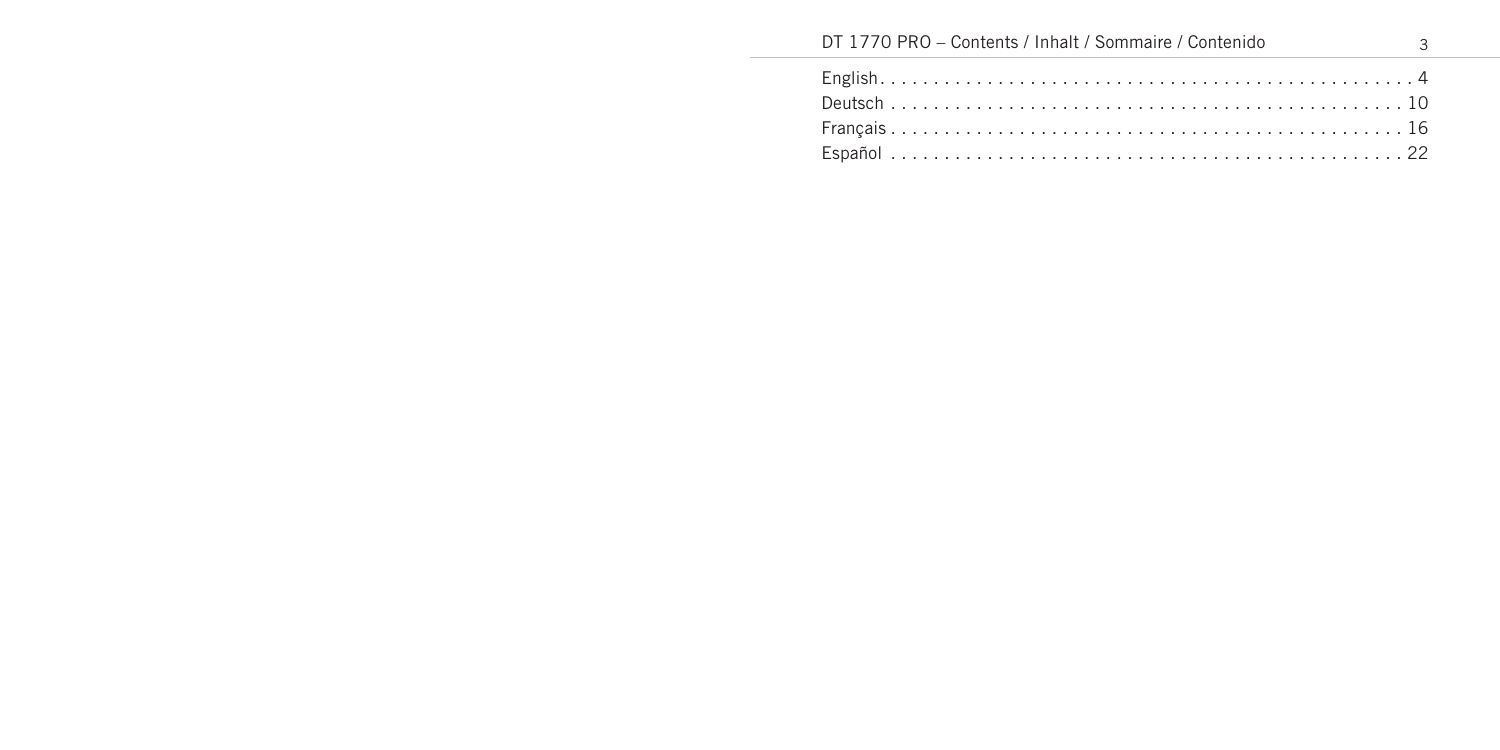Thank you for selecting the dynamic DT 1770 premium studio headphone with Tesla 2.0 drivers from beyerdynamic. Please take some time to read carefully through this manual before using the product. Please keep the manual. When passing on the headphone to a third party, please pass on the manual as well.

# **Safety Instructions**



• **Exposure to excessive sound levels for longer periods can damage your ears resulting in permanent noise-induced hearing loss. Use a low volume!**

• According to regulations to protect employees against damages caused by noise and vibrations, please follow these instructions:

**85 dB SPL** for **max. 8 hours 88 dB SPL** for **max. 4 hours 91 dB SPL** for **max. 2 hours 94 dB SPL** for **max. 1 hour 97 dB SPL** for **max. 30 minutes 100 dB SPL** for **max. 15 minutes**

- When connecting the headphones, please ensure that the volume is turned down to minimum. Adjust the volume after putting on the headphones.
- With wired headphones you should avoid sharp movements, which could cause the headphones to fall off your head. You could be seriously injured especially if you are wearing pierced earrings, spectacles etc. The cable could wind around your neck and cause strangulation.

#### **Supplied Accessories**

1 x Pair of leatherette ear pads, black  $1 \times$  Straight cable, 3 m<br>1 x Hard case

1 x Coiled cable, 5 m (stretched out)

4 DT 1770 PRO – Studio Headphone DT 1770 PRO – Studio Headphone 5

# **Application**

Due to its closed design with a high ambient noise attenuation and an enormous maximum sound pressure level, the DT 1770 PRO is ideal for musicians, sound engineers and producers for professional studio or monitoring applications.

The efficient Tesla 2.0 drivers ensure a perfect sound with an excellent resolution, spaciousness and high output level. Perfect for mixing and mastering in the studio. Their extremely high level of efficiency is useful for users in loud environments such as sound engineers when listening to PA systems or musicians.

The DT 1770 PRO features a modern design with a discrete elegance of all components such as end pieces, yokes, ear cups and headband. All components are replaceable and ensure a long lifetime of the headphone.

The comfortable, replaceable ear pads and the adjustable headband with replaceable pad ensure superior comfort for a long period of time and an absolutely safe fit. The single-sided cable is detachable and lockable. The supplied hard case ensures safe transport or storage.

#### **Maintenance**

As with any equipment which will be used in close proximity to sensitive areas of the body, it is essential that the ear pads and headband are kept clean. Use a damp cloth for cleaning using warm water only taking care not to allow any water drops into the ear cups or transducers. If necessary, you can carefully remove the ear pads and headband pad and clean them with mild soapy water.

**WARNING:** Never use any solvent cleaning agents! Furthermore, the pads must be completely dry before they are attached to the headphone again.

Should it become necessary to replace the ear pads or the headband pad, refer to "Spares and Accessories".

If other components have to be replaced, please contact your local beyerdynamic representative.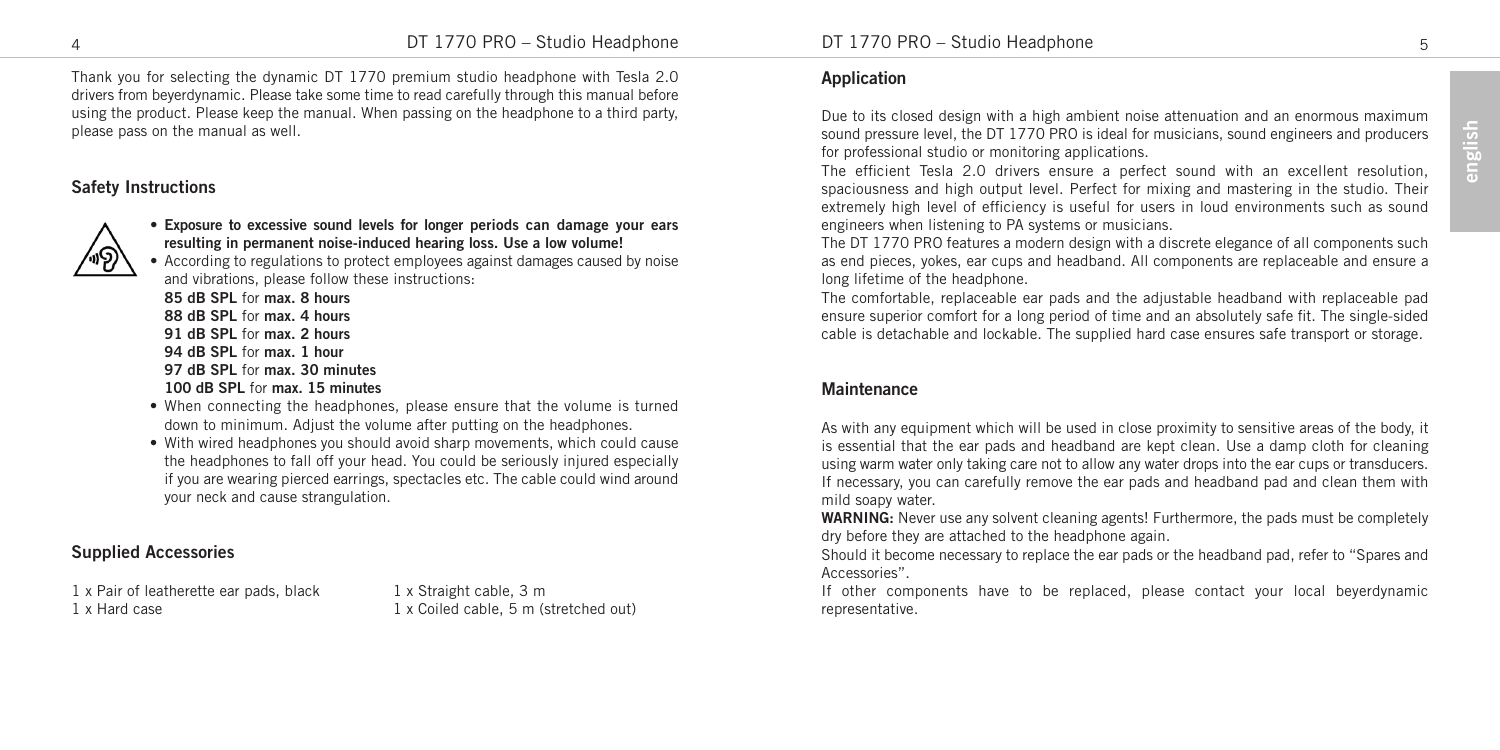$01.1770.086$ 

# **How to Connect the Cable**

• At the end that connects to the headphone, the lockable connecting cable is fitted with a 3-pin mini XLR cable connector.

When connecting the cable, make sure that the cable connector locks in place of the ear cup.

• When you want to change the cable,

connector from the headphone.

# small button $-0.71720 + 0.00$ please press the small button for release and simultaneously pull off the cable

# **How to Change the Ear Pads**

• Remove the ear pad carefully from the mounting ring.





• Place the lip of the ear pad in the notch at the top of the headphone casing. Then turn the ear pad as indicated by the arrow until the lip of the entire pad is sitting over the mounting ring.

# **How to Change the Headband Pad**

For information on how to change the headband pad, please visit: *www.beyerdynamic.com*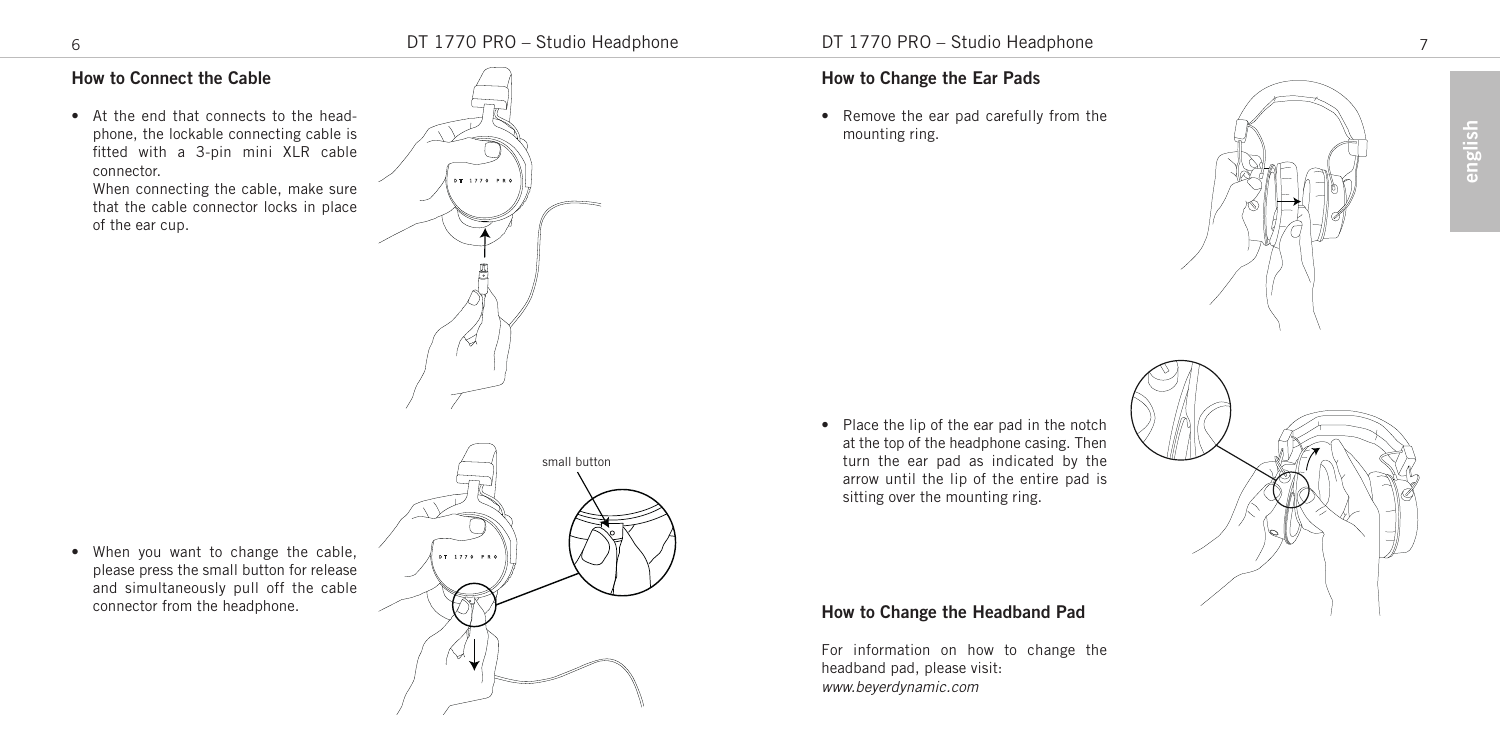### **Version**

| Model       |  |
|-------------|--|
| DT 1770 PRO |  |

# **Accessories and Spare Parts**

Accessories and replacement equipment can be found at: *www.beyerdynamic.com*

#### **Technical Specifications** (all specifications acc. to EN 60 268-7)

| Transducer type Dynamic                                    |                                                 |
|------------------------------------------------------------|-------------------------------------------------|
| Operating principleClosed                                  |                                                 |
| Frequency response $\dots\dots\dots\dots\dots5-40,000$ Hz  |                                                 |
| Nominal impedance $\dots\dots\dots\dots\dots$ 250 $\Omega$ |                                                 |
|                                                            |                                                 |
|                                                            |                                                 |
|                                                            |                                                 |
| Nominal power handling capacity 200 mW                     |                                                 |
| Sound coupling to the ear Circumaural                      |                                                 |
| Ambient noise attenuation. Velours:                        | approx. 18 dBA                                  |
|                                                            | approx, 21 dBA<br>Leatherette:                  |
| Nominal headband pressure  approx. 7.2 N                   |                                                 |
| Weight (without cable) 388 g                               |                                                 |
|                                                            |                                                 |
|                                                            | 5 m / coiled cable (stretched), each detachable |
|                                                            | with 3-pin mini XLR cable connector,            |
|                                                            | single-sided                                    |
|                                                            |                                                 |
|                                                            | & 1/4" adapter (6.35 mm)                        |

#### **Service**

If you require service, please contact qualified service personnel or directly:

beyerdynamic Service- und Logistik Center E-mail: service@beyerdynamic.de

Dismantling the headphone yourself will invalidate the guarantee.

#### **Disposal**

At the end of its operating life this product may not be disposed of along with normal household waste. Please take it to a designated recycling point for electric and electronic appliances. This is indicated by the symbol on the product, the operating instructions or the packaging.

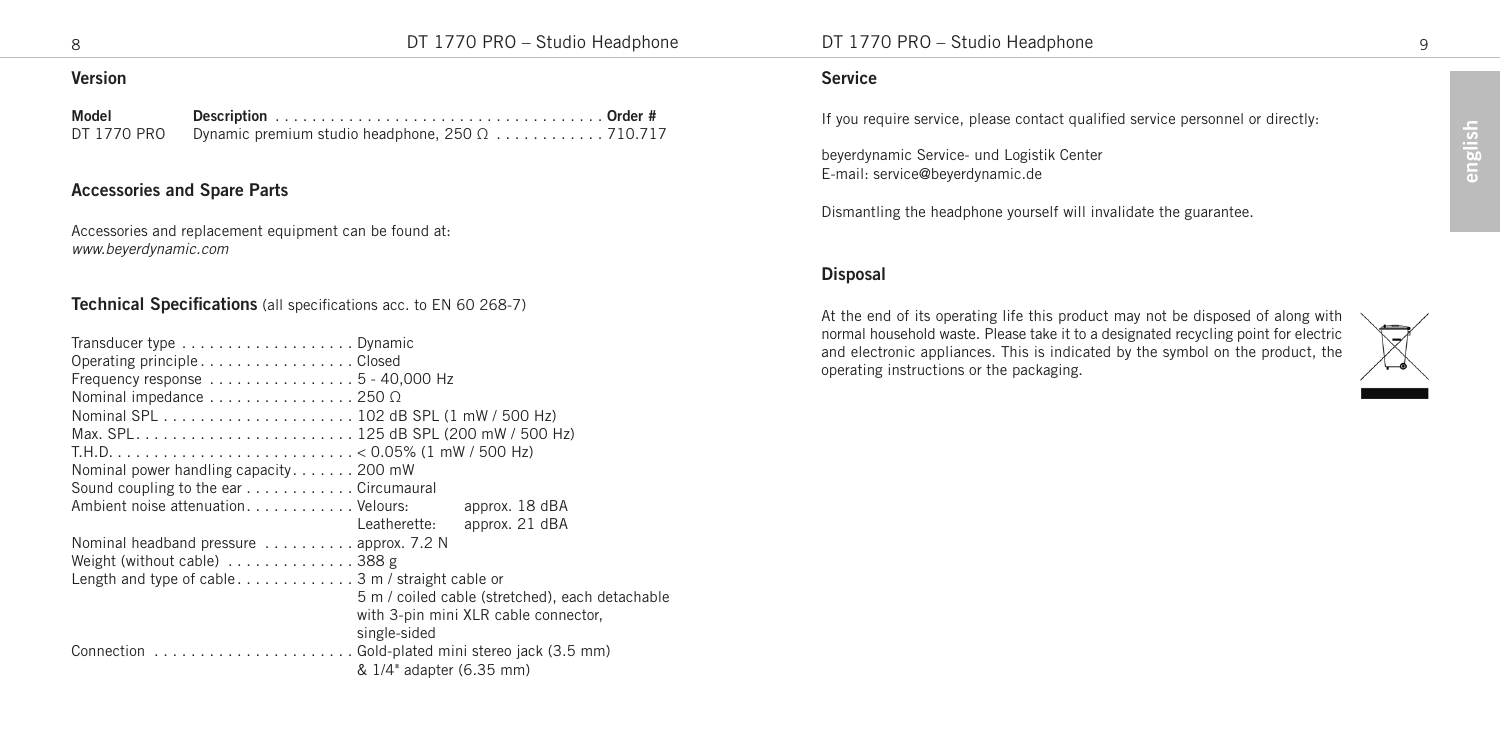Sie haben sich für den dynamischen Premium-Studiokopfhörer DT 1770 PRO mit Tesla 2.0 Treibern von beyerdynamic entschieden. Vielen Dank für Ihr Vertrauen. Nehmen Sie sich bitte einige Minuten Zeit und lesen Sie diese Bedienungsanleitung vor Inbetriebnahme aufmerksam durch. Bedienungsanleitung bitte aufbewahren. Bei Weitergabe des Kopfhörers an Dritte Bedienungsanleitung mitgeben.

## **Sicherheitshinweise**



• **Längerfristiges Hören bei übermäßigen Schallpegeln kann zu Hörschäden und permanentem, durch Lärm verursachten Gehörverlust führen. Möglichst geringe Lautstärkepegel verwenden.**

• Gemäß der "Verordnung zum Schutz der Beschäftigten vor Gefährdungen durch Lärm und Vibrationen" gilt:

- bei **85 dB** Schalldruckpegel **max. 8 Stunden**
- bei **88 dB** Schalldruckpegel **max. 4 Stunden**
- bei **91 dB** Schalldruckpegel **max. 2 Stunden**
- bei **94 dB** Schalldruckpegel **max. 1 Stunde**
- bei **97 dB** Schalldruckpegel **max. 30 Minuten**
- bei **100 dB** Schalldruckpegel **max. 15 Minuten**
- Wenn Sie den Kopfhörer anschließen, achten Sie darauf, dass die Lautstärke (Volume) auf Minimum gedreht ist. Regeln Sie die Lautstärke erst nach Aufsetzen des Hörers.
- Bei kabelgebundenen Kopfhörern sollten Sie heftige Bewegungen vermeiden, bei denen der Hörer vom Kopf fallen kann. Sie könnten sich ernsthaft verletzen, insbesondere, wenn Sie Piercings, Ohrringe, Brille usw. tragen. Das Kabel könnte sich um den Hals wickeln und zur Strangulation führen.

# **Lieferzubehör**

1 x Ohrpolstersatz, Kunstleder, schwarz 1 x gestrecktes Kabel, 3 m 1 x Hardcase 1 x Spiralkabel, 5 m (gestreckt)

#### **Anwendung**

Dank seiner geschlossenen Bauweise mit einer hohen Außengeräuschdämmung und einem enormen maximalen Schalldruckpegel ist der DT 1770 PRO ideal für Musiker, Tontechniker und Produzenten bei professionellen Studio- oder Monitoringanwendungen.

Die effizienten Tesla 2.0 Treiber sorgen für einen perfekten Klang mit einer hervorragenden Auflösung, Räumlichkeit und hohem Ausgangspegel. Perfekt für Mischen und Mastern im Studio. Ihr extrem hoher Wirkungsgrad kommt Anwendern in lauter Umgebung zugute, z.B. Tontechnikern beim Abhören von PA- Anlagen oder Live-Musikern.

Der DT 1770 PRO zeichnet sich durch sein modernes Design mit einer schlichten Eleganz aller Bauteile wie den Endstücken, Gabelgelenken, Ohrmuscheln und dem Kopfbügel aus. Alle Bauteile können ausgewechselt werden und garantieren auf diese Weise eine lange Lebensdauer des Kopfhörers.

Die bequemen, austauschbaren Ohrpolster und der verstellbare Kopfbügel mit austauschbarem Polster bieten höchsten Langzeittragekomfort und einen absolut sicheren Sitz. Das einseitig geführte Anschlusskabel ist steck- und verriegelbar. Ein mitgeliefertes Hardcase dient zum sicheren Transport oder Aufbewahrung.

#### **Pflege**

Aus hygienischen Gründen sollten Sie Ohr- und Kopfpolster gelegentlich mit einem weichen, mit Wasser befeuchtetem Tuch reinigen. Achten Sie darauf, dass kein Wasser in die Hörerschalen bzw. Wandler dringt.

Wenn nötig, können Sie vorsichtig Ohr- und Kopfpolster abnehmen und mit einer milden Seifenlauge reinigen.

**ACHTUNG:** Keine lösemittelhaltigen Reinigungsmittel verwenden! Die Polster müssen außerdem komplett trocken sein, bevor Sie sie wieder am Kopfhörer befestigen.

Da Ohr- und Kopfpolster einem natürlichen Verschleiß unterliegen, wird es von Zeit zu Zeit notwendig, sie auszutauschen (siehe "Zubehör und Ersatzteile").

Dies können Sie leicht selbst machen. Müssen weitere Komponenten ersetzt werden, wenden Sie sich bitte an Ihre zuständige beyerdynamic-Vertretung.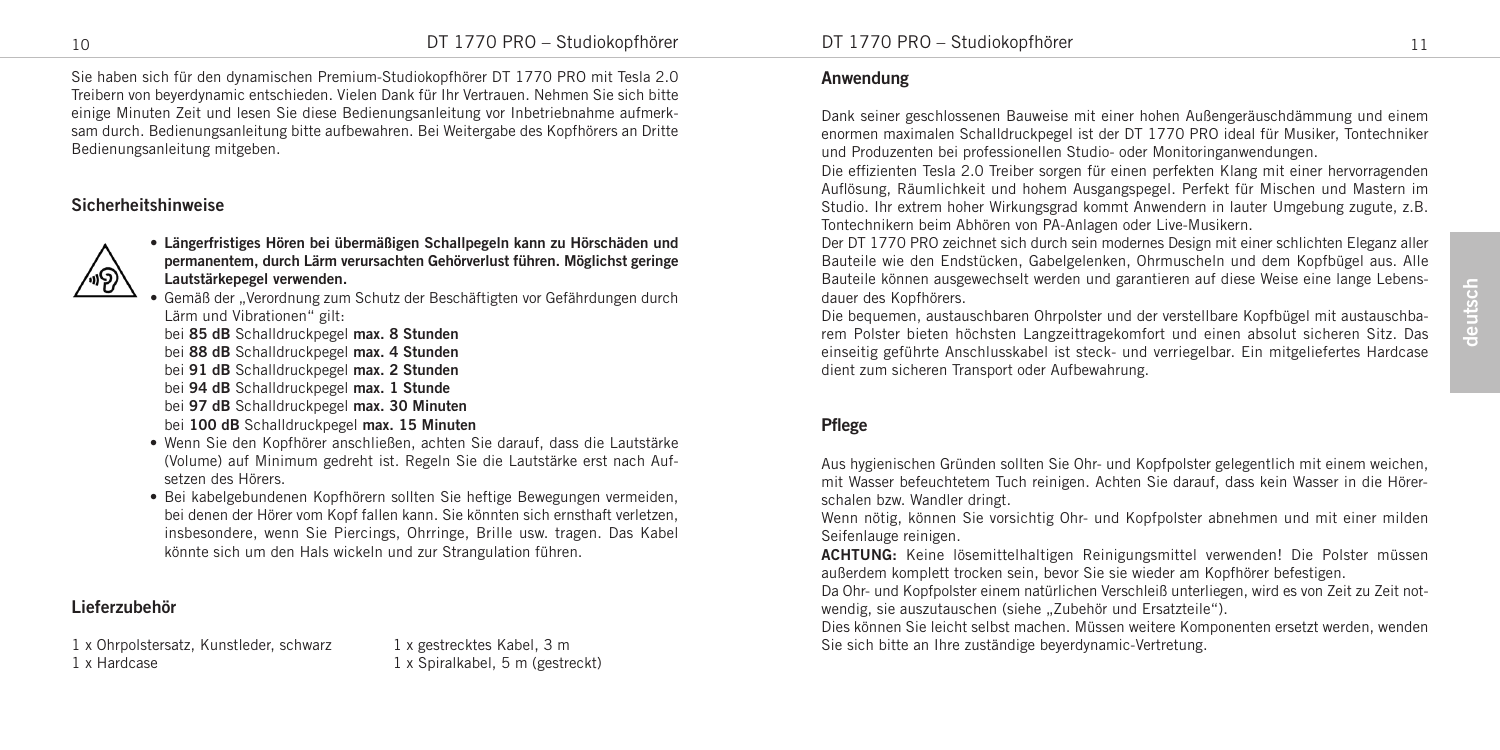$01.1770.086$ 

# **Kabel anschließen**

• Das Anschlusskabel ist hörerseitig mit einer 3-pol. Mini-XLR-Kabelbuchse ausgestattet und verriegelbar. Achten Sie beim Anschluss des Kabels darauf, dass die Kabelbuchse in der Gehäuseschale des Hörers einrastet.

# kleiner Knopf $-0.71720 + 0.0001$

• Wenn Sie das Kabel wechseln möchten, drücken Sie zur Entriegelung auf den kleinen Knopf und ziehen gleichzeitig die Kabelbuchse vom Hörer ab.



# **Ohrpolster wechseln**

• Ziehen Sie das Ohrpolster vorsichtig vom Befestigungsring ab.





# Hörerschale. Drehen Sie das Ohrpolster solange in Pfeilrichtung, bis sich der Halterand des kompletten Ohrpolsters über den Befestigungsring geschoben hat.

• Hängen Sie das neue Ohrpolster mit dem Halterand über die Kerbe, oben an der

# **Kopfpolster wechseln**

Informationen zum Wechseln des Kopfpolsters finden Sie im Internet unter: *www.beyerdynamic.com*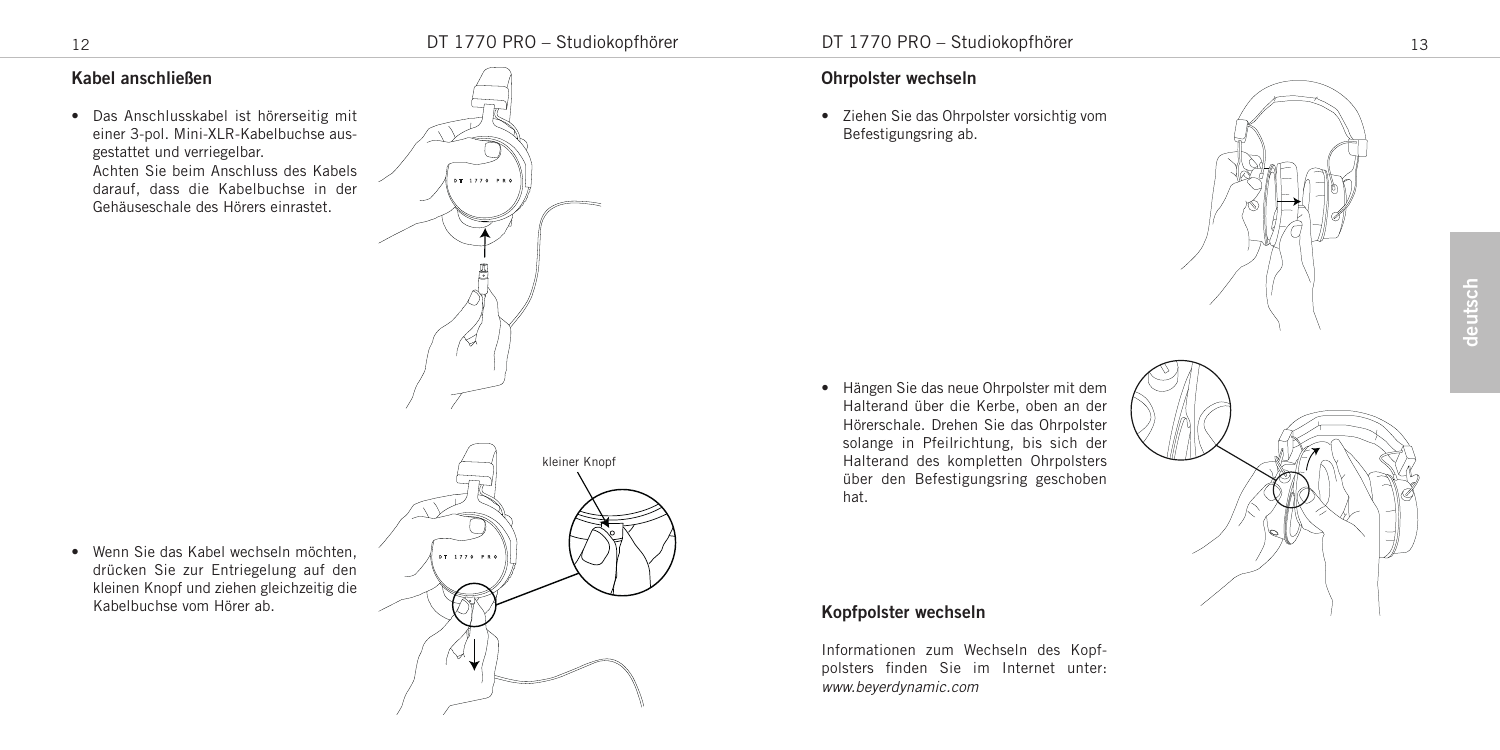## **Version**

| Bez.        |                                                   |  |
|-------------|---------------------------------------------------|--|
| DT 1770 PRO | Dynamischer Premium-Studiokopfhörer, 250 Ω710.717 |  |

## **Zubehör und Ersatzteile**

Verschiedenes Zubehör und Ersatzteile finden Sie unter: *www.beyerdynamic.com*

#### **Technische Daten** (alle Angaben gemäß EN 60 268-7)

| WandlerprinzipDynamisch                               |                                                 |
|-------------------------------------------------------|-------------------------------------------------|
|                                                       |                                                 |
| Übertragungsbereich5-40.000 Hz                        |                                                 |
| Nennimpedanz250 $\Omega$                              |                                                 |
| Kennschalldruckpegel 102 dB SPL (1 mW / 500 Hz)       |                                                 |
| Max. Schalldruckpegel 125 dB SPL (200 mW / 500 Hz)    |                                                 |
|                                                       |                                                 |
| Nennbelastbarkeit 200 mW                              |                                                 |
| Art der Ankopplung an das Ohr ohrumschließend         |                                                 |
| Isolierung von Außengeräuschen  Velours:              | ca. 18 dBA                                      |
|                                                       | ca. 21 dBA<br>Kunstleder:                       |
|                                                       |                                                 |
| Gewicht (ohne Kabel) 388 g                            |                                                 |
| Länge und Art des Kabels 3 m / gestrecktes Kabel bzw. |                                                 |
|                                                       | 5 m / Spiralkabel (gestreckt), jeweils steckbar |
|                                                       | mit 3-pol. Mini-XLR-Kabelbuchse,                |
|                                                       | einseitig zugeführt                             |
|                                                       |                                                 |
|                                                       | & Adapter 6.35 mm                               |

#### **Service**

Im Servicefall wenden Sie sich bitte an autorisiertes Fachpersonal oder direkt an:

beyerdynamic Service- und Logistik Center E-mail: service@beyerdynamic.de

Öffnen Sie den Kopfhörer auf keinen Fall selbst, Sie könnten sonst alle Gewährleistungsansprüche verlieren.

# **Entsorgung**

Dieses Produkt darf am Ende seiner Lebensdauer nicht über den normalen Haushaltsabfall entsorgt werden, sondern muss an einem Sammelpunkt für das Recycling von elektrischen und elektronischen Geräten abgegeben werden. Das Symbol auf dem Produkt, der Gebrauchsanweisung oder der Verpackung weist daraufhin.

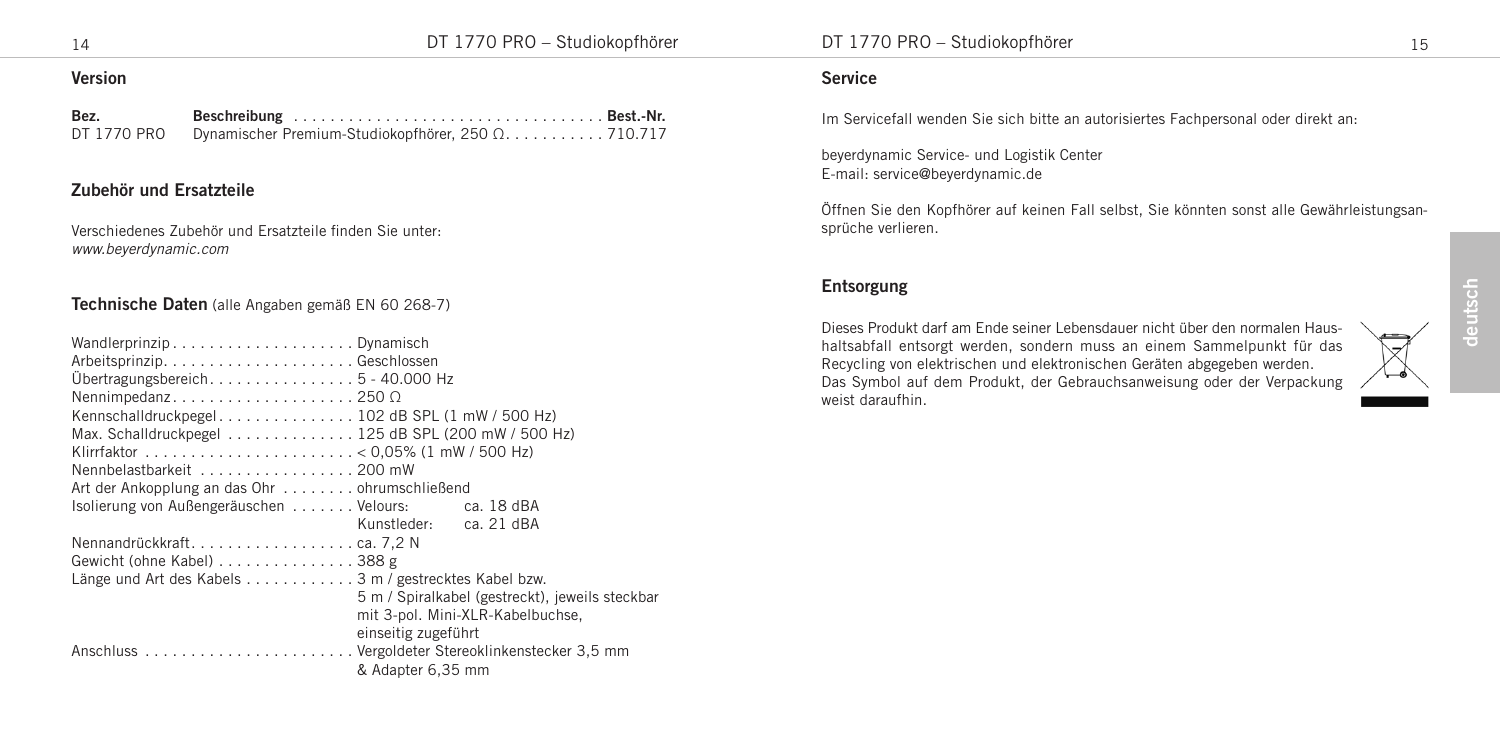Vous avez opté pour le casque de studio dynamique premium DT 1770 PRO avec pilotes Tesla 2.0 de beyerdynamic. Nous vous remercions de votre confiance. Avant la mise en service du produit, veuillez prendre le temps de lire attentivement cette notice d'utilisation. Veuillez la conserver. Si vous décidez de céder le casque à une autre personne, veuillez également joindre la notice.

# **Consignes de sécurité**



#### • **Une écoute prolongée à haut niveau sonore peut entraîner des lésions auditives, voire une surdité permanente. Veuillez utiliser des volumes sonores aussi faibles que possible.**

• Conformément à l'« Ordonnance sur la protection des travailleurs contre les nuisances liées au bruit et aux vibrations », les valeurs suivantes s'appliquent pour un niveau de pression acoustique de :

- **85 dB,** 8 heures maximum
- **88 dB,** 4 heures maximum
- **91 dB,** 2 heures maximum
- **94 dB,** 1 heure maximum
- **97 dB,** 30 minutes maximum
- **100 dB,** 15 minutes maximum
- Au moment de raccorder un casque, veillez à ce que le volume soit réglé sur la position minimum. Ne réglez le volume qu'après avoir posé le casque sur vos oreilles.
- Dans le cas de casques à câble, évitez les mouvements brusques pouvant entraîner une chute de l'écouteur. Vous pourriez vous blesser sérieusement, en particulier si vous portez des piercings, boucles d'oreilles, lunettes etc. Le câble pourrait s'enrouler autour de votre cou et vous étrangler.

# **Accessoires fournis**

1 x jeu de coussinets, simili-cuir, noir 1 x câble étiré, 3 m 1 x étui de rangement rigide 1 x câble torsadé, 5 m (étiré)

# **Application**

Grâce à sa construction fermée offrant une excellente isolation phonique et un niveau de pression sonore maximal exceptionnel, le DT 1770 PRO est idéal pour les musiciens, techniciens du son et producteurs lors d'applications professionnelles en studio ou de monitoring.

Les pilotes Tesla 2.0 efficaces assurent un son parfait avec une résolution et une spatialité excellentes et un niveau de sortie élevé. Ils sont parfaits pour le mixage et le matriçage en studio. Leur rendement extrêmement élevé sera apprécié des utilisateurs travaillant dans un environnement bruyant, comme par exemple les techniciens du son lors de l'écoute de systèmes de sonorisation ou de musiciens en direct.

Le DT 1770 PRO se caractérise par un design moderne et des composants d'une sobre élégance (embouts, articulations des branches, pavillons et arceau). Tous les composants peuvent être remplacés, ce qui garantit une grande longévité du casque.

Les coussinets confortables et amovibles et l'arceau réglable avec rembourrage amovible assurent un confort au porter exceptionnel et durable ainsi qu'une tenue absolument sûre. Le câble de raccordement à amenée unilatérale est enfichable et verrouillable. L'étui rigide assure un transport et un rangement sûrs.

# **Entretien**

Pour des raisons d'hygiène, nous vous recommandons de nettoyer de temps en temps les coussinets et le rembourrage à l'aide d'un chiffon doux humidifié d'eau. Veillez à ce que de l'eau ne pénètre pas dans les coques ou le transducteur.

Si nécessaire, vous pouvez retirer avec précaution les coussinets et le rembourrage et les nettoyer avec une solution savonneuse douce.

**ATTENTION :** ne pas utiliser de solvants ! Par ailleurs, les coussinets doivent être entièrement secs avec d'être de nouveau fixés sur le casque.

Les coussinets et le rembourrage du serre-tête étant soumis à une usure naturelle, il est nécessaire de les remplacer de temps à autre (cf. « Accessoires et pièces de rechange »). Vous pouvez le faire vous-même facilement. En cas de remplacement nécessaire d'autres composants, veuillez vous adresser à votre revendeur spécialisé beyerdynamic.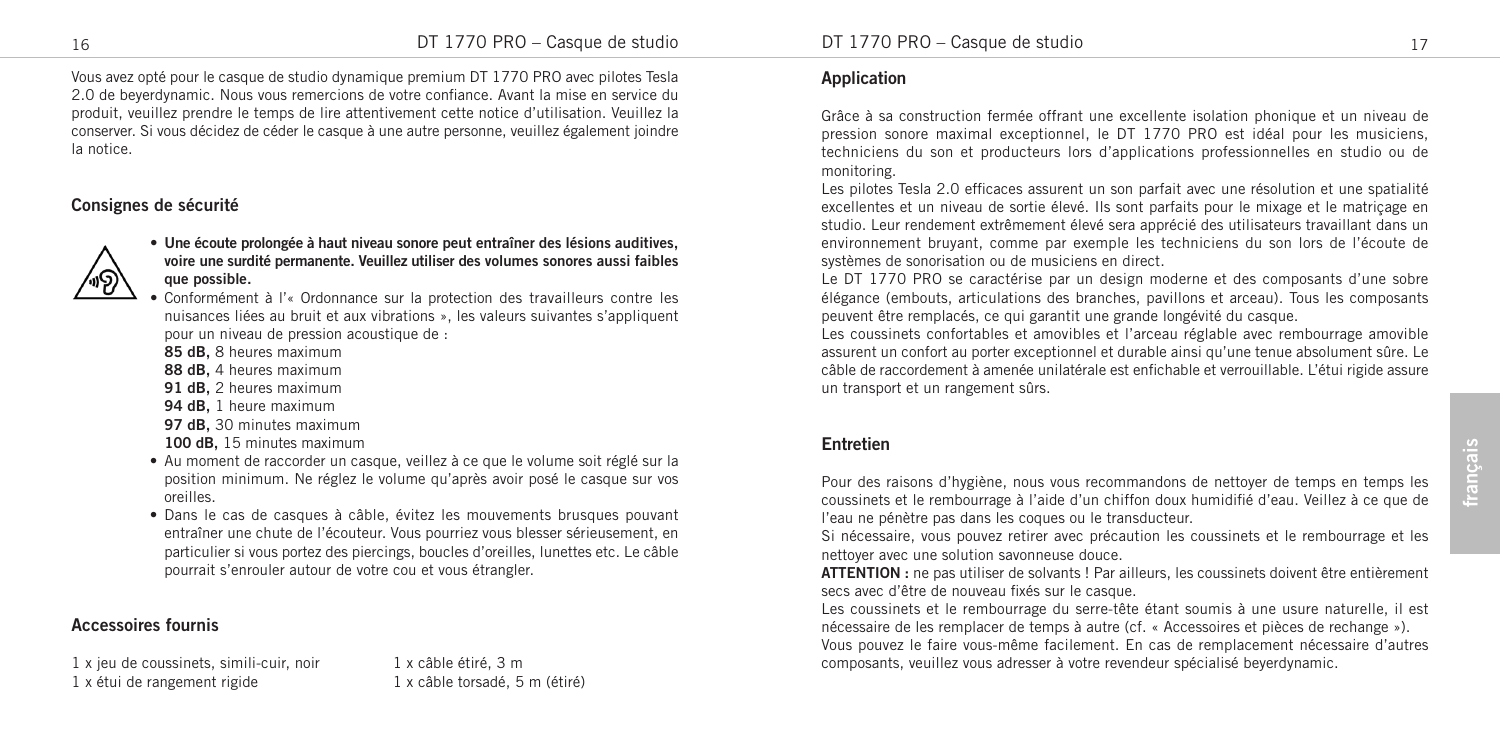$-07.1770.38$ 

# **Raccorder le câble**

• Le câble de raccordement est doté côté écouteur d'une mini fiche XLR 3 broches et est verrouillable.

Lors du branchement du câble, veillez à ce que la fiche s'enclenche bien dans la coque de l'écouteur.

• Si vous souhaitez débrancher le câble, pressez le petit bouton pour déverrouiller tout en retirant simultanément la fiche

de l'écouteur.

# petit bouton $-0.71720 + 0.0001$

### **Changer les coussinets**

• Retirez avec précaution le coussinet de l'anneau de fixation.



• Insérez le nouveau coussinet par le rebord dans la rainure située sur le dessus de la coque. Faites tourner le coussinet dans la direction de la flèche jusqu'à ce que le rebord entier du coussinet se soit glissé sur l'anneau de fixation.

# **Changer le rembourrage**

Vous trouverez sur Internet des informations concernant le remplacement du rembourrage : *www.beyerdynamic.com*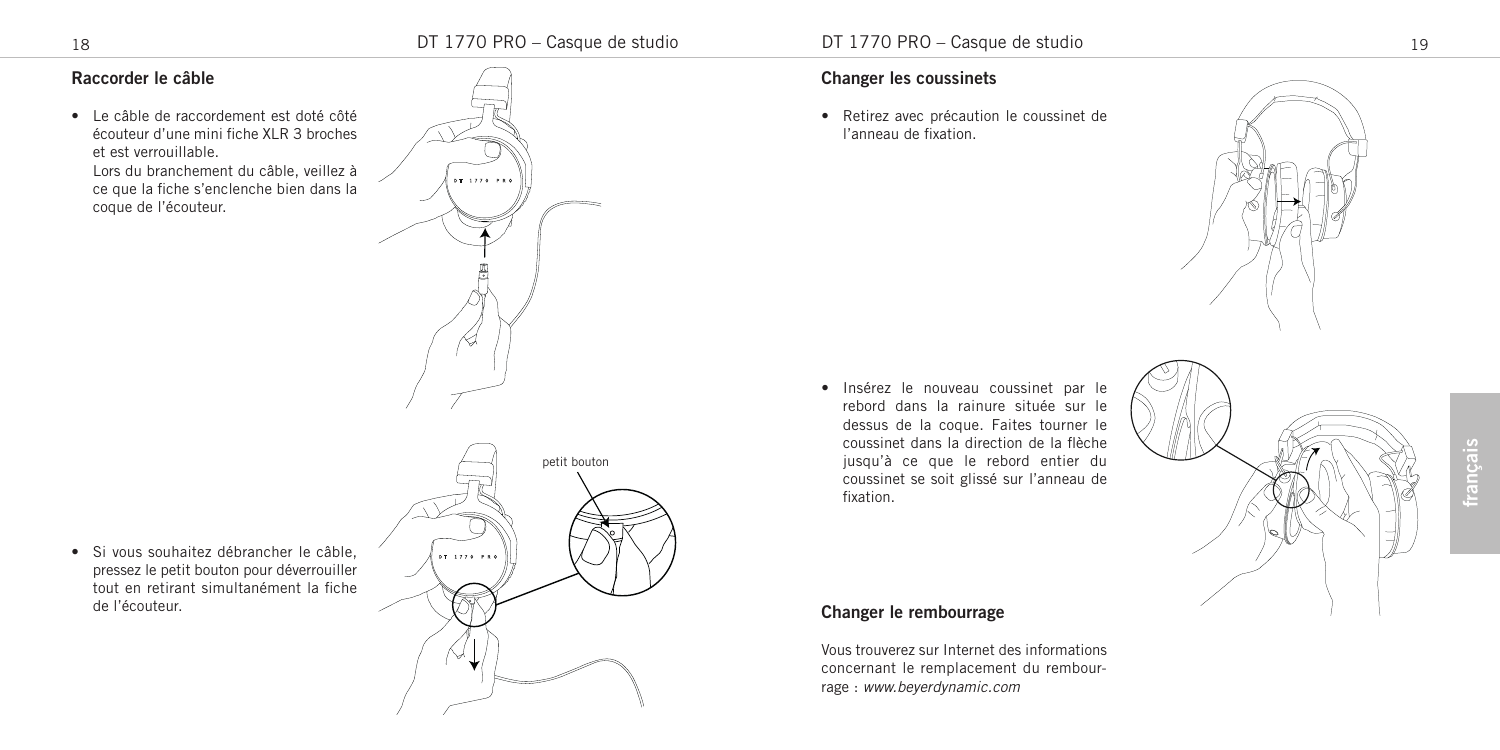## **Version**

| Désignation |                                                          |  |
|-------------|----------------------------------------------------------|--|
| DT 1770 PRO | Casque de studio dynamique premium, $250 \Omega$ 710.717 |  |

## **Accessoires et pièces de rechange**

Accessoires et pièces de rechange à l'adresse suivante : *www.beyerdynamic.com*

#### **Spécifications techniques** (toutes données selon EN 60 268-7)

| Type de transducteur. $\dots\dots\dots\dots\dots$ . dynamique                       |  |  |  |  |  |  |
|-------------------------------------------------------------------------------------|--|--|--|--|--|--|
| Principe de fonctionnementfermé                                                     |  |  |  |  |  |  |
|                                                                                     |  |  |  |  |  |  |
| Impédance nominale $\dots\dots\dots\dots\dots$ 250 $\Omega$                         |  |  |  |  |  |  |
| Pression sonore nominale 102 dB SPL (1 mW / 500 Hz)                                 |  |  |  |  |  |  |
| Niveau de pression sonore maximal 125 dB SPL (200 mW / 500 Hz)                      |  |  |  |  |  |  |
| Distorsion harmonique $\ldots \ldots \ldots \ldots \ldots$ < 0,05 % (1 mW / 500 Hz) |  |  |  |  |  |  |
| Charge nominale maximale $\ldots \ldots \ldots$ . 200 mW                            |  |  |  |  |  |  |
|                                                                                     |  |  |  |  |  |  |
| Isolation contre les bruits extérieurs velours :<br>env. 18 dBA                     |  |  |  |  |  |  |
| env. 21 dBA<br>simili-cuir :                                                        |  |  |  |  |  |  |
| Pression du serre-tête env. 7,2 N                                                   |  |  |  |  |  |  |
| Poids (sans câble) $\ldots \ldots \ldots \ldots \ldots$ 388 g                       |  |  |  |  |  |  |
| Longueur et type de câble 3 m / câble étiré ou                                      |  |  |  |  |  |  |
| 5 m / câble torsadé (étiré), tous deux enfichables                                  |  |  |  |  |  |  |
| avec mini fiche XLR 3 broches.                                                      |  |  |  |  |  |  |
| amenée unilatérale                                                                  |  |  |  |  |  |  |
|                                                                                     |  |  |  |  |  |  |
| & adaptateur 6.35 mm                                                                |  |  |  |  |  |  |

#### **Service après-vente**

Si besoin est, veuillez contacter un technicien spécialisé agréé ou directement le

centre de service après-vente et de logistique beyerdynamic Adresse e-mail: service@beyerdynamic.de

N'ouvrez en aucun cas vous-même le casque, vous risqueriez sinon de perdre vos droits de garantie.

#### **Mise au rebut**

A la fin de sa durée de vie, cet appareil ne doit pas être jeté avec les ordures ménagères. Veuillez le déposer à un point de collecte pour le recyclage des appareils électriques et électroniques. Le symbole figurant sur le produit, la notice d'utilisation ou l'emballage y fait référence.

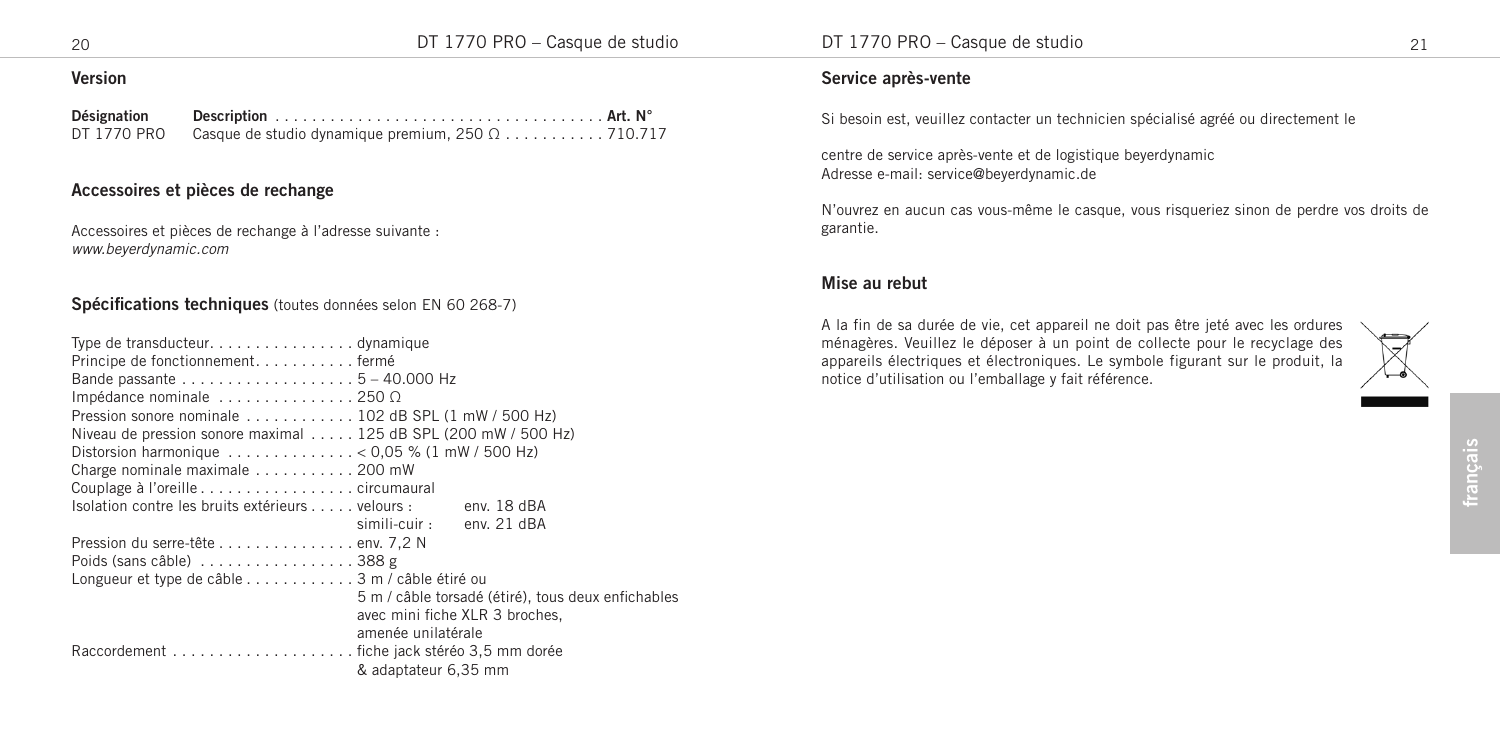Muchas gracias por la confianza depositada en nosotros al haber elegido los auriculares de estudio dinámicos premium DT 1770 PRO con controladores Tesla 2.0 de beyerdynamic. Tómese unos minutos para leer detenidamente este manual de instrucciones antes de utilizar el producto. Conserve el manual de instrucciones. Si entrega los auriculares a terceros, no se olvide de entregar también el manual de instrucciones.

# **Instrucciones de seguridad**



• **La exposición prolongada a niveles acústicos excesivos puede provocar lesiones auditivas, así como la pérdida auditiva permanente ocasionada por el ruido. Utilizar un volumen lo más reducido posible.**

• Según la normativa alemana aplicable para la protección de los trabajadores de los riesgos relacionados con la exposición al ruido y las vibraciones, se aplica lo siguiente:

para un nivel de presión acústica de **85 dB máx. 8 horas** para un nivel de presión acústica de **88 dB máx. 4 horas** para un nivel de presión acústica de **91 dB máx. 2 horas** para un nivel de presión acústica de **94 dB máx. 1 hora** para un nivel de presión acústica de **97 dB máx. 30 minutos** para un nivel de presión acústica de **100 dB máx. 15 minutos**

- Al conectar los auriculares, preste atención a que el volumen (Volume) esté puesto al mínimo. Regule el volumen una vez que se haya puesto los auriculares.
- Para los auriculares con cable se deberán evitar los movimientos bruscos que puedan hacer caer los auriculares de la cabeza. Podría provocar lesiones graves, sobre todo si lleva piercings, pendientes, gafas, etc. El cable podría enrollarse al cuello y estrangularle

# **Accesorios de suministro**

1 x juego de almohadillas de auricular. 1 x cable recto, 3 m piel sintética, negra 1 x cable espiral, 5 m (estirado) 1 x estuche rígido

#### **Aplicación**

Gracias a su estructura cerrada que aísla muy bien del ruido exterior y a su formidable nivel máximo de presión acústica, el modelo DT 1770 PRO resulta ideal para músicos, técnicos de sonido y productores en el uso de aplicaciones profesionales de monitorización y de trabajo en estudio.

Los eficientes controladores Tesla 2.0 son los responsables de un sonido perfecto con una excelente definición y dimensionalidad, así como un elevado nivel de salida. Perfectos para mezclar y masterizar en el estudio. Su factor de rendimiento extremadamente alto resulta excelente para los usuarios que se desenvuelven en entornos ruidosos, como p. ej., técnicos de sonido a la hora de escuchar equipos PA o bien músicos en directo.

El DT 1770 PRO destaca por su moderno diseño con una sobria elegancia de todos los componentes tales como los terminales, las articulaciones de horquilla, las almohadillas de los auriculares y la diadema. Todos los componentes se pueden sustituir, lo que garantiza una larga vida útil de los auriculares.

Las almohadillas de los auriculares, cómodas y sustituibles, y la diadema regulable, con almohadilla sustituible, ofrecen un máximo de confort a largo plazo así como una posición absolutamente segura. El cable de conexión unilateral es enchufable y bloqueable. El estuche rígido que se incluye en el volumen de suministro sirve para transportar y guardar los auriculares de manera segura.

#### **Mantenimiento**

Por motivos de higiene debería limpiar de vez en cuando la almohadilla de la diadema y las almohadillas de los auriculares con un paño suave y humedecido con agua. Tenga cuidado de que no penetre agua en las carcasas de los auriculares ni en el mecanismo de los transductores.

En caso necesario podrá quitar con cuidado las almohadillas de los auriculares y de la diadema y lavarlas con una solución jabonosa suave.

**ATENCIÓN:** ¡No utilice productos de limpieza que contengan disolventes! Antes de volver a fijar las almohadillas a los auriculares, asegúrese de que estén completamente secas.

Ya que las almohadillas de los auriculares y de la diadema están sujetas a un desgaste natural, es necesario sustituirlas de vez en cuando (véase «Accesorios y repuestos»).

Usted mismo puede hacerlo fácilmente. Si han de sustituirse otros componentes, le rogamos que se ponga en contacto con su agente beyerdynamic.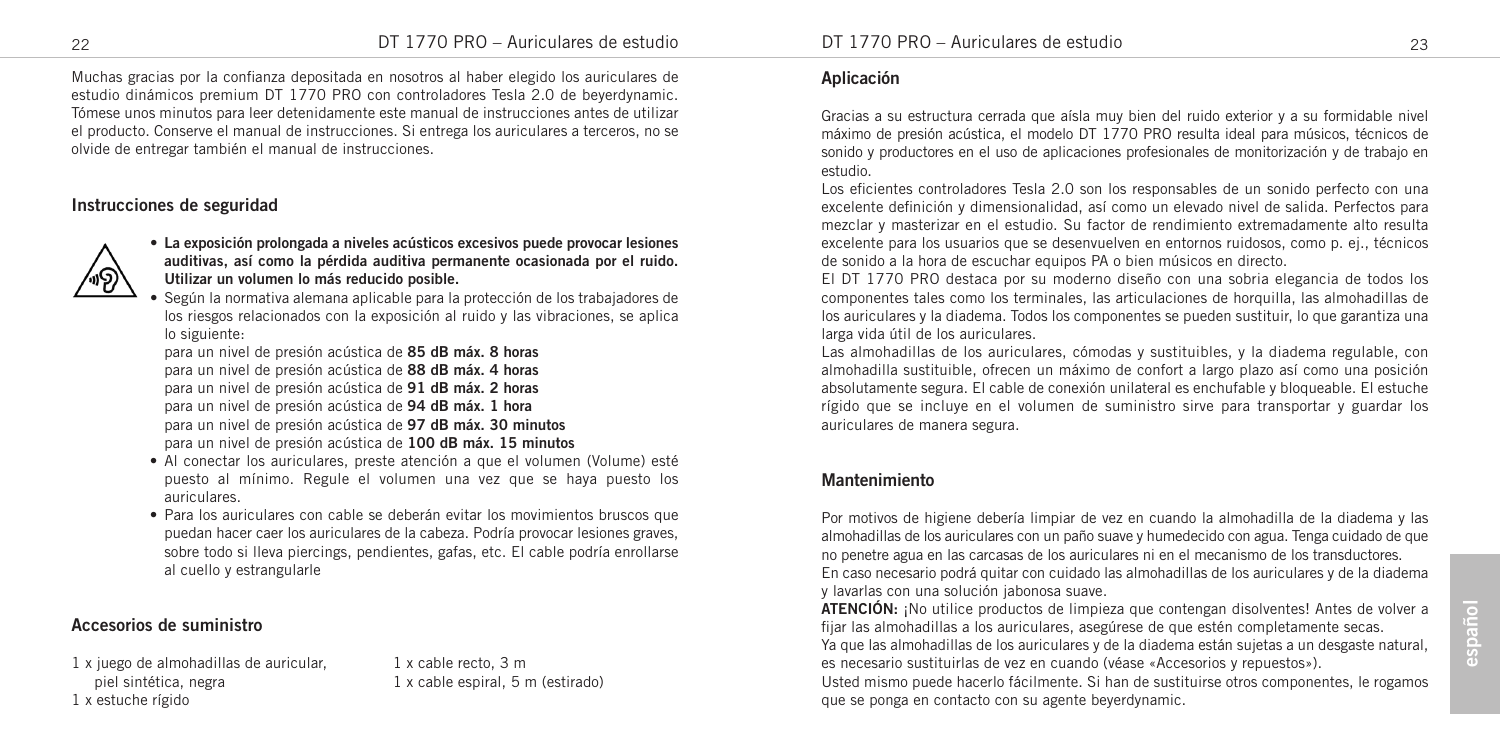# **Cómo enchufar el cable**

• El cable de conexión está dotado en el lado del auricular de un conector mini XLR hembrilla de 3 polos y es bloqueable. Al enchufar el cable, preste atención a que el conector se enclave en la carcasa del auricular.



**Cómo cambiar la almohadilla de los auriculares**

• Retire cuidadosamente la almohadilla del aro de sujeción.

• Cuelgue la nueva almohadilla de los auriculares con el borde de sujeción en la muesca situada en la parte superior de la carcasa. Gire la almohadilla en el sentido de la flecha hasta que el borde de sujeción de toda la almohadilla se haya desplazado sobre el aro de sujeción.

**Cómo cambiar la almohadilla de la**

Encontrará información sobre cómo cambiar la almohadilla de la diadema en la siguiente

**diadema**

dirección de Internet: *www.beyerdynamic.com*





• Si desea cambiar el cable, para desenclavarlo presione el botón pequeño y tire al mismo tiempo del conector del auricular.

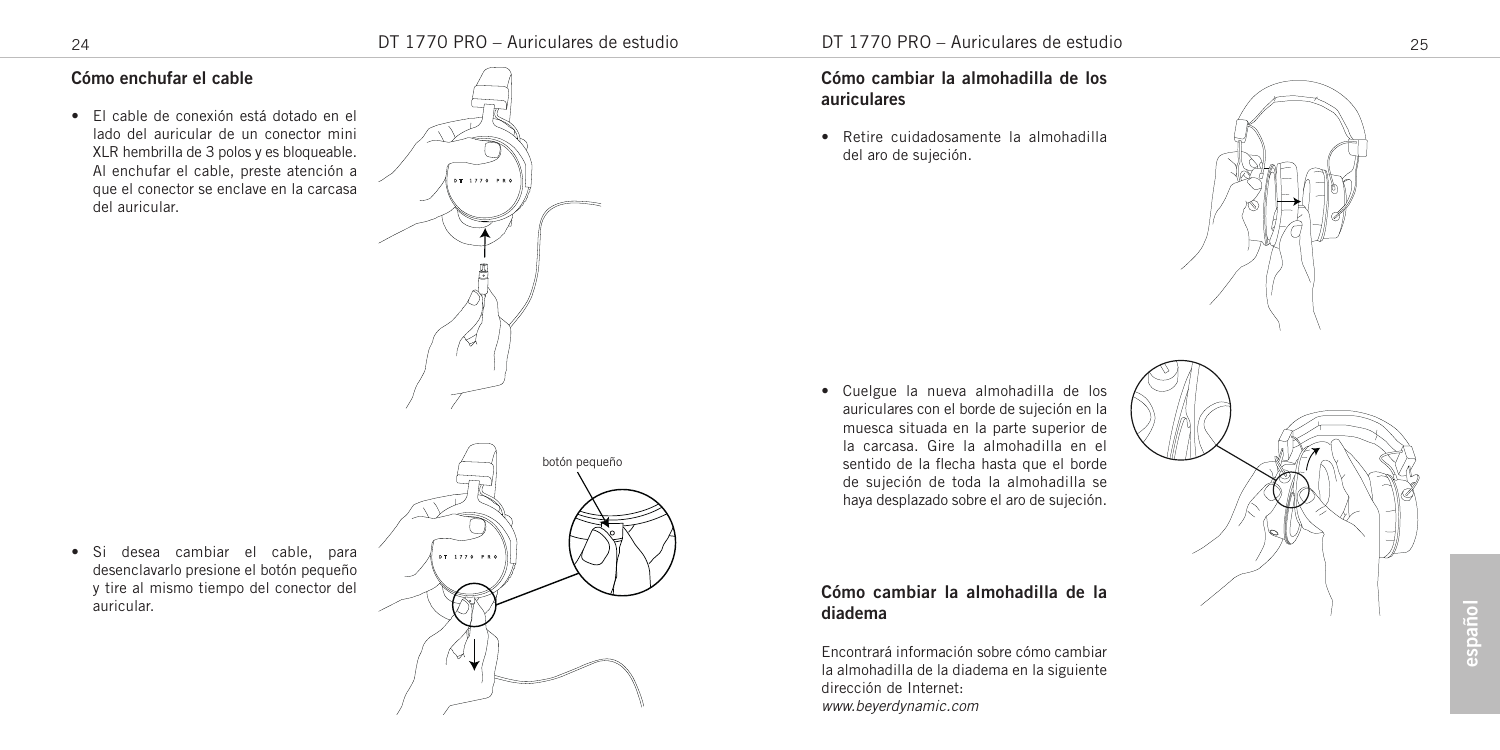## **Versión**

| Den.        |                                                                |  |
|-------------|----------------------------------------------------------------|--|
| DT 1770 PRO | Auriculares de estudio dinámicos premium, $250 \Omega$ 710.717 |  |

# **Accesorios y repuestos**

Accesorios y repuestos en: *www.beyerdynamic.com*

#### **Características técnicas** (todos los datos según EN 60 268-7)

| Principio de transductor Dinámico                                    |                                                   |
|----------------------------------------------------------------------|---------------------------------------------------|
| Principio de funcionamiento  Cerrado                                 |                                                   |
| Respuesta de frecuencia 5 - 40.000 Hz                                |                                                   |
| Impedancia nominal $\ldots \ldots \ldots \ldots \ldots$ 250 $\Omega$ |                                                   |
| Nivel de presión acústica nominal 102 dB SPL (1 mW / 500 Hz)         |                                                   |
| Nivel de presión acústica máx 125 dB SPL (200 mW / 500 Hz)           |                                                   |
| Coeficiente de distorsión no lineal < 0,05% (1 mW / 500 Hz)          |                                                   |
| Potencia admisible 200 mW                                            |                                                   |
| Tipo de acoplamiento a los                                           |                                                   |
| pabellones auditivos Circumaural                                     |                                                   |
| Aislamiento de ruidos externos. Terciopelo:                          | aprox. 18 dBA                                     |
|                                                                      | Piel sintética: aprox. 21 dBA                     |
| Fuerza de apriete nominal aprox. 7,2 N                               |                                                   |
| Peso (sin cable) $\dots \dots \dots \dots \dots \dots 388$ g         |                                                   |
| Longitud y tipo de cable $\dots\dots\dots\dots$ 3 m / cable recto o  |                                                   |
|                                                                      | 5 m / cable espiral (estirado), ambos enchufables |
|                                                                      | con conector mini XLR hembrilla de 3 polos,       |
| unilateral                                                           |                                                   |
|                                                                      |                                                   |
|                                                                      | y adaptador de 6,35 mm                            |

#### **Servicio técnico**

En caso de avería, acuda al servicio técnico autorizado o contacte directamente con el

Centro de servicio técnico y logística de beyerdynamic E-Mail: service@beyerdynamic.de

No desmonte los auriculares. En ese caso, perdería el derecho a la garantía.

#### **Eliminación de residuos**

Al término de su vida útil, este producto no deberá ser eliminado a través de los residuos domésticos habituales, sino que se deberá entregar en un punto de recogida para el reciclado de aparatos eléctricos y electrónicos. Esto viene indicado por el símbolo que aparece en el producto, en las instrucciones de uso o en el embalaje.